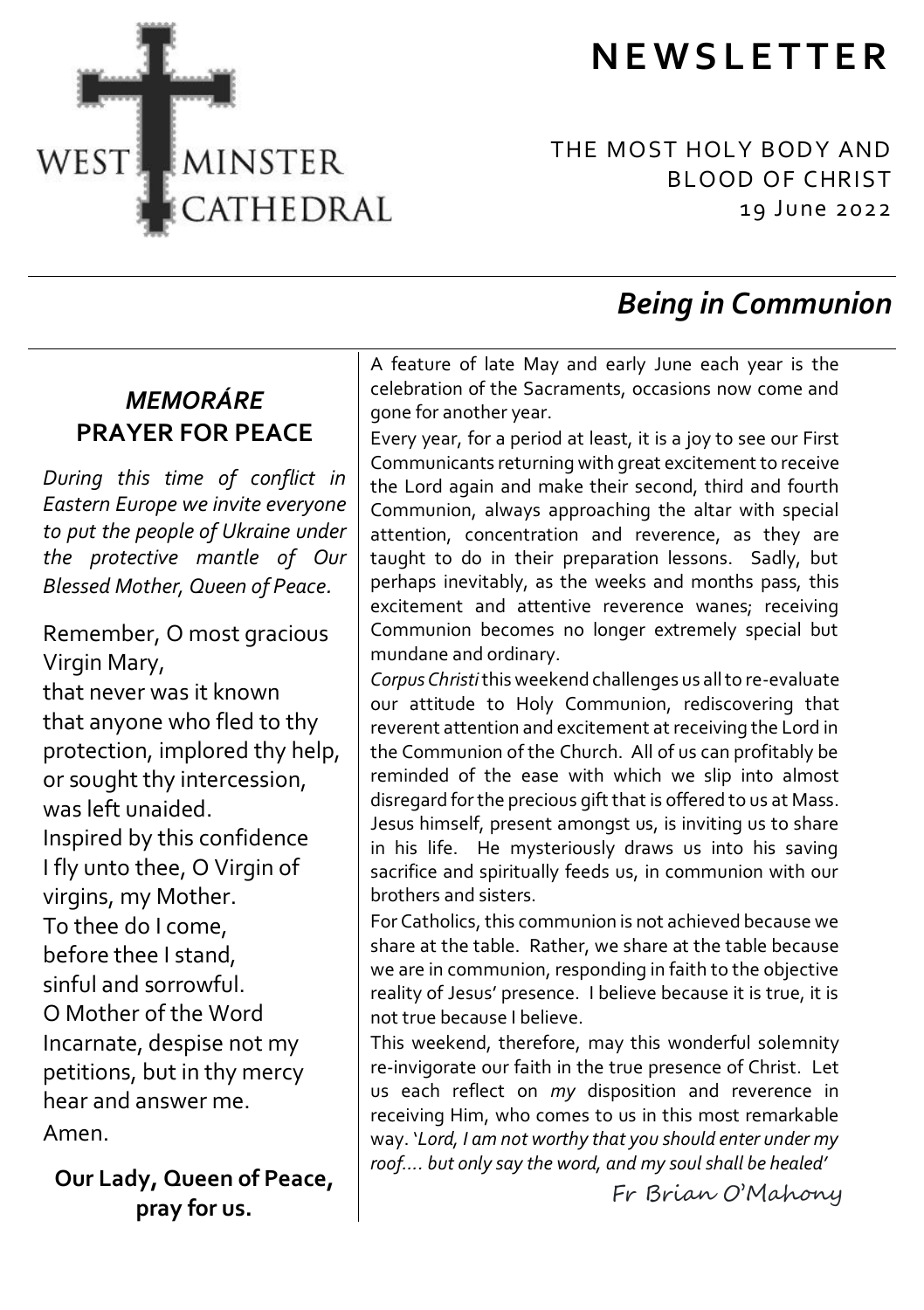### **DAY FOR LIFE**

The focus of the Day this year is the care of the elderly. The pandemic highlighted the plight of many older people, especially those in care homes and those struggling with longterm chronic sickness. They carried the highest burden which included prolonged isolation, families being unable to visit, delayed medical interventions and tragic, isolated, deaths followed by minimal funeral rites. Many family members and friends continue to bear the wound of deep grief which hurts and is still in need of healing. We invite everyone to reconsider the value and worth of older persons in families and in society, and to make choices to build bridges between generations. There will be a retiring collection to assist the work of promoting the Church's teaching on the dignity of human life through the support of national organisations and groups working in this field. For more information, see [https://rcdow.org.uk/](https://rcdow.org.uk/news/day-for-life-2022/) [news/day-for-life-](https://rcdow.org.uk/news/day-for-life-2022/)[2022/](https://rcdow.org.uk/news/day-for-life-2022/)

# **RETURNING TO MASS**

Following the recent plenary meeting of the Bishops of England and Wales in Cardiff, all Catholics are now invited to return to Mass. The invitation states that *"the reasons which have prevented Catholics from attending Mass on Sundays and Holy Days of Obligation no longer apply...* and<br>
that (...) "Virtual that (...) <sup>"</sup><br>viewing" of *viewing" of Mass online does not fulfil the Sunday Obligation."* (…) *It has always been the understanding of the Church that when the freedom of any Catholic to attend Mass in person is impeded* (…), *because of situations such as ill health, care for the sick or legitimate fear, this is not a breach of the Sunday Obligation."* To read the entire document please go  $t \circ$ 

[https://www.cbcew.or](https://www.cbcew.org.uk/spring-plenary-2022-resolution-returning-to-mass-at-pentecost/) [g.uk/spring-plenary-](https://www.cbcew.org.uk/spring-plenary-2022-resolution-returning-to-mass-at-pentecost/)[2022-resolution](https://www.cbcew.org.uk/spring-plenary-2022-resolution-returning-to-mass-at-pentecost/)[returning-to-mass-at](https://www.cbcew.org.uk/spring-plenary-2022-resolution-returning-to-mass-at-pentecost/)[pentecost/](https://www.cbcew.org.uk/spring-plenary-2022-resolution-returning-to-mass-at-pentecost/)

#### **TEA/COFFEE AFTER SUNDAY 10am MASS**

Please join us for tea and coffee after the 10am Sunday Mass in Cathedral Hall. It is a wonderful

opportunity to get to know fellow parishioners. Everyone is welcome.

### **SVP BOOK SALE**

The SVP book sale will take place in Cathedral Hall this **Sunday 19 June** from **10.30am–2.30pm**. Do please come along and pay us a visit.

### **GRAND ORGAN FESTIVAL**

The next recital in the series will be given on **Wednesday 22 June** at 7.30pm by Peter Stevens, our Assistant Master of Music. He will perform Widor's Symphonie VI, Chaconne from Partita by Middelschulte, Le Banquet Céleste by Messiaen and Toccata by Pott. Tickets are £15, or £12 concession, and are available on the door

# **DIOCESAN PILGRIMAGE TO LOURDES Friday 22 to Friday 29 July 2022**

Fr Brian O'Mahony will accompany the Cathedral Parish Group to Lourdes as part of the Diocesan Pilgrimage this year. If you are interested in joining the group please collect the information and the booking form from the back of the

Cathedral or from Clergy House Reception. Please ensure that you indicate 'Cathedral Parish Group' when sending your booking form to Tangney Tours.

# **VINCENTIAN VOLUNTEERS**

Vincentian Volunteers are Catholic young people aged 18-35, from all over the world, who commit a year of their lives to the service of vulnerable people. During the year, the young people live in a community of three or four people and engage in voluntary work in partnership with other, well known charity organisations in order to help the impoverished, the homeless, the disabled, refugees and those suffering with addictions within the local community. Recruitment for 2022/23 (September 2022 to July 2023) is still open. For more details please visit [https://www.vincentia](https://www.vincentianvolunteers.org.uk/) [nvolunteers.org.uk/.](https://www.vincentianvolunteers.org.uk/)

# **RCIA**

If you are an adult living in the Cathedral parish boundary, or come regularly to the Cathedral for Mass, and desire to become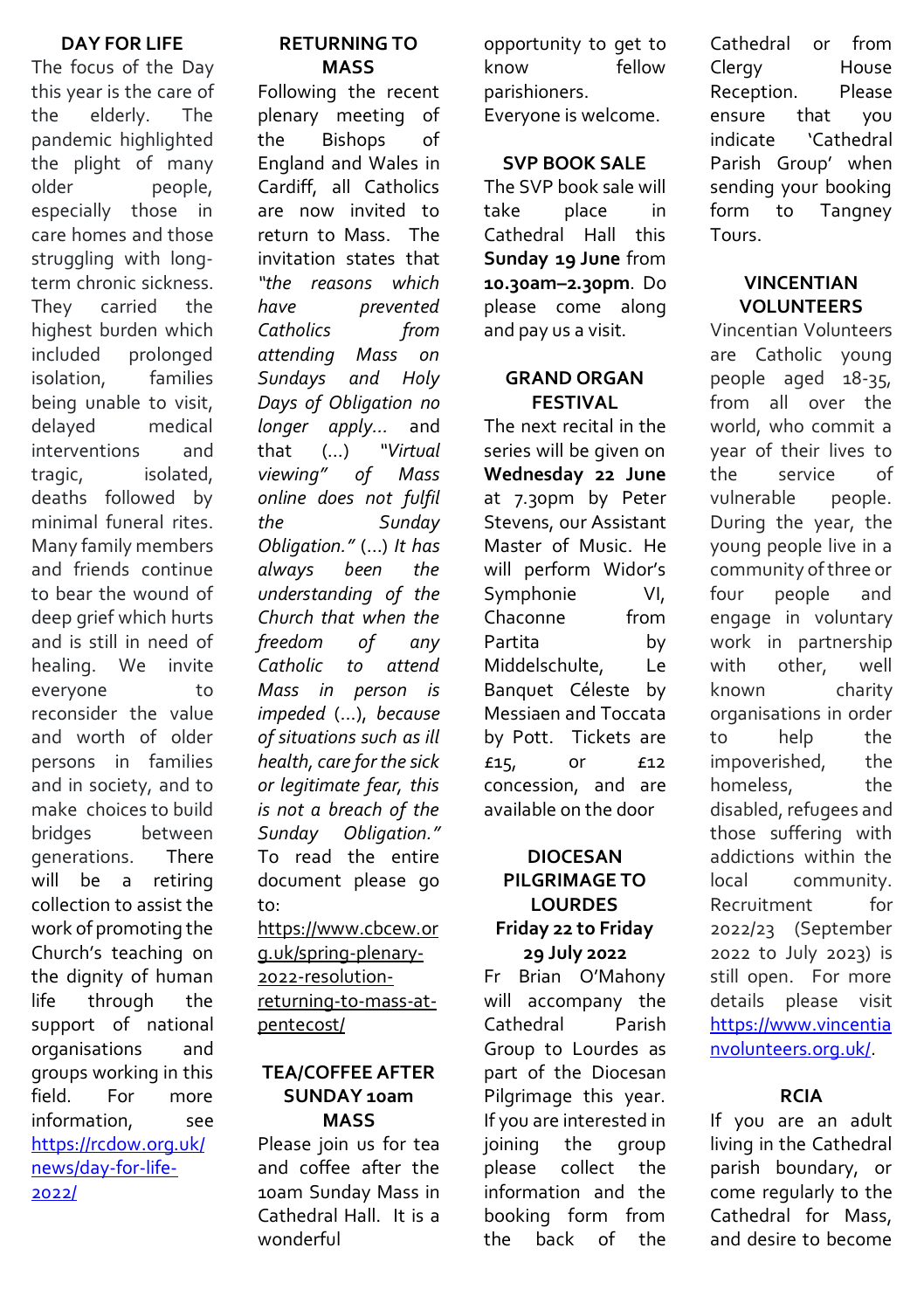a Catholic or want to explore the Catholic faith you are welcome to join the RCIA (Rite of Christian Initiation of Adults) Course which will commence in September. This course is also for Catholics who were baptised young but did not receive their First Holy Communion and Confirmation. For further information and to enrol please contact Fr Vincent on [chaplains@rcdow.org](mailto:chaplains@rcdow.org.uk) [.uk](mailto:chaplains@rcdow.org.uk) or speak to him after the Sunday Mass.

# **SANCTUARY LAMPS**

If you wish to sponsor one of the sanctuary lamps which perpetually burn in the Cathedral, please visit [https://westminsterca](https://westminstercathedral.org.uk/spiritual-life/sponsor-a-sanctuary-lamp) [thedral.org.uk/spiritu](https://westminstercathedral.org.uk/spiritual-life/sponsor-a-sanctuary-lamp) [al-life/sponsor-a](https://westminstercathedral.org.uk/spiritual-life/sponsor-a-sanctuary-lamp)[sanctuary-lamp](https://westminstercathedral.org.uk/spiritual-life/sponsor-a-sanctuary-lamp)

# **CHORISTER OPPORTUNITIES AT THE CATHEDRAL CHOIR SCHOOL**

Every September up to six boys join Westminster Cathedral Choir School (WCCS) in Year 4 as choristers. Becoming a chorister offers a boy the opportunity to sing in a world famous choir, and to join a thriving, inclusive, independent school for boys, age  $4 - 13$ .

All choristers receive generous scholarships supplemented by means-tested bursaries worth up to 100% of fees. Contact Lucy Auger to find out more. Telephone 020 7798 9081 or email [lauger@choirschool.c](mailto:lauger@choirschool.com) [om.](mailto:lauger@choirschool.com)

#### **UNIVERSE CATHOLIC WEEKLY**

Our weekly newspaper downloads to your smartphone or tablet so you never need to go out in the cold or rain for a paper. A quarterly subscription costs just £20. Ring Michelle on 07436 617650 or email [sales@universecathol](mailto:sales@universecatholicweekly.co.uk) [icweekly.co.uk](mailto:sales@universecatholicweekly.co.uk) or visit [https://universecathol](https://universecatholicweekly.co.uk/subscribe) [icweekly.co.uk/subscr](https://universecatholicweekly.co.uk/subscribe) [ibe.](https://universecatholicweekly.co.uk/subscribe)

#### **CATHEDRAL GIFT SHOP**

The Gift Shop is open at the following times: **Friday 11am-4pm, and Saturday and Sunday 10.30am-3.30pm.** We are currently looking for enthusiastic volunteers to help in the shop. Retail/customer service experience would be helpful but is not essential as full training will be given. To apply please contact [petermcnulty@rcdow](mailto:petermcnulty@rcdow.org.uk) [.org.uk](mailto:petermcnulty@rcdow.org.uk)

### **CATHEDRAL CAFÉ**

The Café is open Tuesday-Saturday, 10am-4pm for drinks, lunches and snacks. Please do pay a visit the next time you are in the Cathedral.

**HOW TO CONTACT US Postal address:** 42 Francis Street, London SW1P 1QW

Clergy House Reception is open: Monday to Friday 9.00am – 4.30pm (Closed 1.00pm-1.20pm for lunch) and weekends 10am - 1pm Telephone: 020 7798 9055 **Email:** [chreception@rcdow.](mailto:chreception@rcdow.org.uk) [org.uk](mailto:chreception@rcdow.org.uk)

The Chaplains can be contacted through Clergy House Reception if you wish to speak to them or are in need of assistance.

**Cathedral website:**

www.westminsterca thedral.org.uk

**In an emergency:** When someone is gravely ill or has died, and a priest is required outside Reception opening hours, please call 07340 288978.

## **REMEMBERING THE CATHEDRAL**

When the time is right for you to remember a charity in your will, please remember the Cathedral. Every gift makes a difference. Simply add 'Westminster Cathedral – registered charity 233699'. For more information, call Marie-Louise on 020 7798 9058 or email [mlvanspyk@rcdow.or](mailto:mlvanspyk@rcdow.org.uk) [g.uk.](mailto:mlvanspyk@rcdow.org.uk)



No cash? Or prefer to make your offering by 'phone? Scan the QR code with your smartphone.